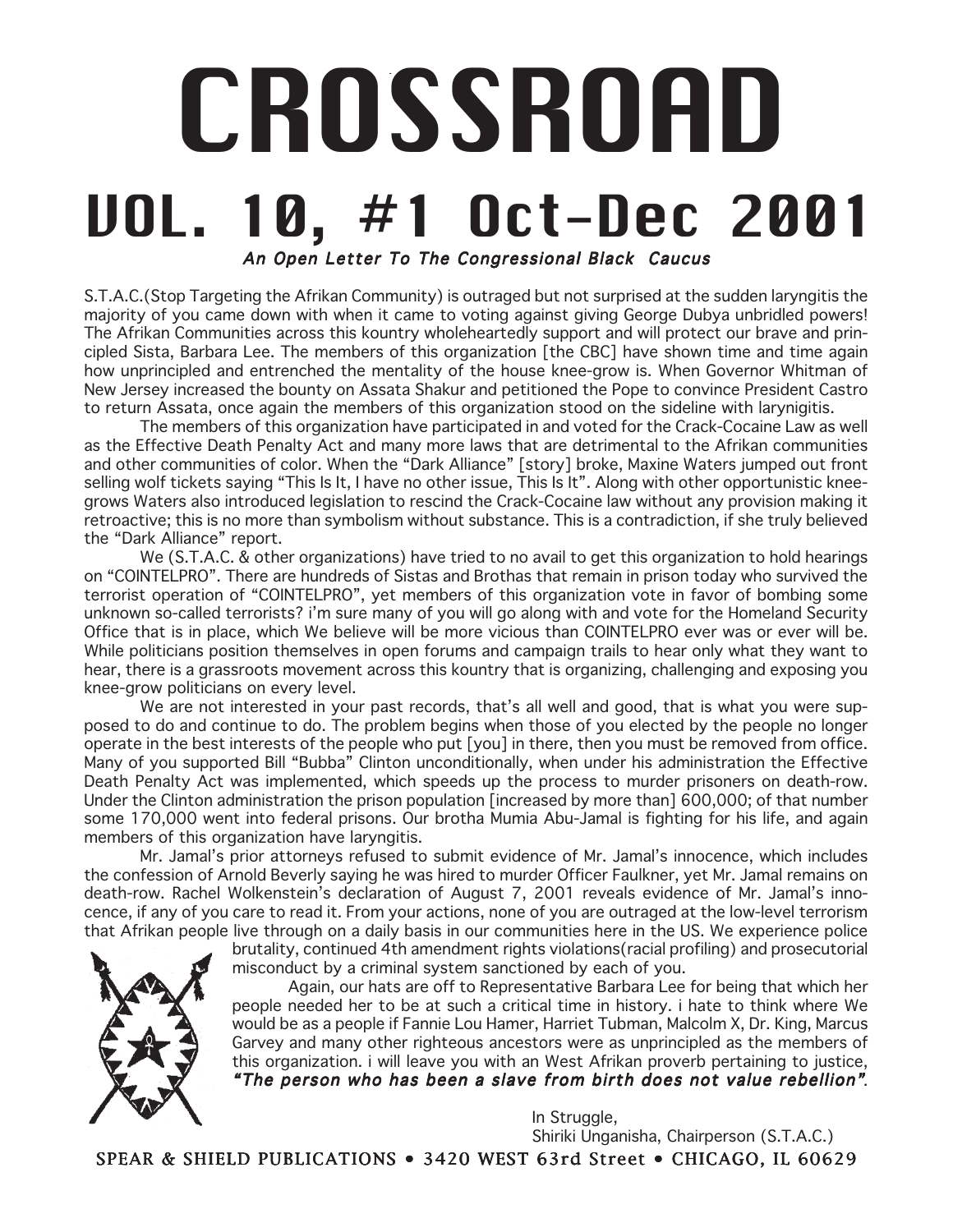# CROSSROAD /SSP, VOL. 10, #1 - 2 - Oct-Dec 2001 **On Transitions: Dimensional Liberties**

i was asked by a rad to develop a piece on ones re-entry into babylon after a stint in the kamps. i came straight out of the SHU's of Corcoran and Pelican Bay, so my perspective will flow only along the lines of things i know, have experienced and overstand. Hopefully these brief notes will be of some help.

The first thing to be vigilant about is ones "circle of reality". That is to say that while We anguish in the wicked throes of the kamp system, We often set our "circle of reality" to the present frequency We reside in. An environment totally dominated by male energy that is most often vibrating at an ill pace. A sort of collective sickness seems to descend on the captive population; one that is conducive only to an atmosphere of hostility. You in your studies ain't exempt from this. For whatever you are reading is corresponding to your circumstances and your vibration(energy), which is being manipulated by forces that are stronger than you. Not in any physical sense, but rather in a reactive sort of way. Which is to say that, if something goes down that is "racial" one tends to leap first and do an investigation later. With consciousness comes responsibilty. One must never, ever lose sight of the objective. Nevertheless, We sometimes fail to adjust Our "circle of reality " when We are let loose. And the tragic consequences of this is that We find Ourselves stranded in disillusion, confusion and anger. And like a nuclear reactor, We go into "melt down", in some cases taking down innocents in the process.

To adjust ones "circle of reality" is as simple as overstanding that your filter(or belief window) thru which everything you attempt to comprehend passes, needs new and more practical applications, or definitions to the reality you are experiencing. By that i mean, simply, that your playing field/battle field has all of a sudden been expanded tremendously. And as such, you must equate other elements of your new existence into your daily socialization. Often this becomes a source of overload for the average prisoner after having been in a virtual crypt, in solitude, for years. One must make the necessary adjustments based on the new reality of being at liberty to do something as small as taking out the trash or retrieving a letter from the post man without it having passed thru the hands of ten pigs.

One must reach out to those who still support you and build among them a support network. For you'd be surprized who knows someone, who knows someone that could "hook you up" with some employment. All the while you have to maintain a regimented schedule of action and good deeds that strengthen character and build resolution. Things like walking thru your area meeting people. Especially workers, students, gays, and lesbians. People are everywhere. Get involved with some Movement activity. We in the NAIM have no shortage of issues to be tended to. Personally, i try to plug into the nearest Afrikan Student Union on the nearest campus and start building on ideas that they usually have or are struggling with. One must enter a conscious social pool; aside and beyond your support network of unconscious citizens, you must, or need to be plugged into direct Movement data. One can easily fall right out of the loop if one is not in some form of contact with someone. Thus you must network.

The biggest issue here, at hand, is ones adjustment of the "circle of reality " to fit the current reality one is dropped into. Alot of times cats be "uptight" because they feel no one on the streets is "pushing a hard line", or "defending the people". After every news broadcast, where a New Afrikan or a Puerto Rican has been shot by the pigs, the "avengers" come out talking 'bout what they'd do if they were out. And as soon as he(or she) gets out they become disillusioned, angry, distanced and finally out of a misconcieved notion, from a bad quote taken out of context, flies into a military tirade on two pigs. The pigs both live, but the rad is now captured because he failed to overstand the scope of changes that must be made in order to not lose sight of the objective. We can't win if We can't survive as an Org or Movement. There can be no conceptual continuity without Us to pass it on. Small units and individual fighters will become stranded without the support of the people. One will realize this if one is critical. Sometimes, as with myself, it took a few falls in the pit to gain the overstanding in the wit. But always, against all odds, get up. If youve fallen down, get up. Don't wallow in it (your sorrow, shame whatever), get up and begin again.

We are on the right path. It will manifest if We stay true to Our objectives. i can add nothing else to this piece so i'll end it. Stay up, stand firm and push forward.

> **Re-Build! Sanyika Shakur**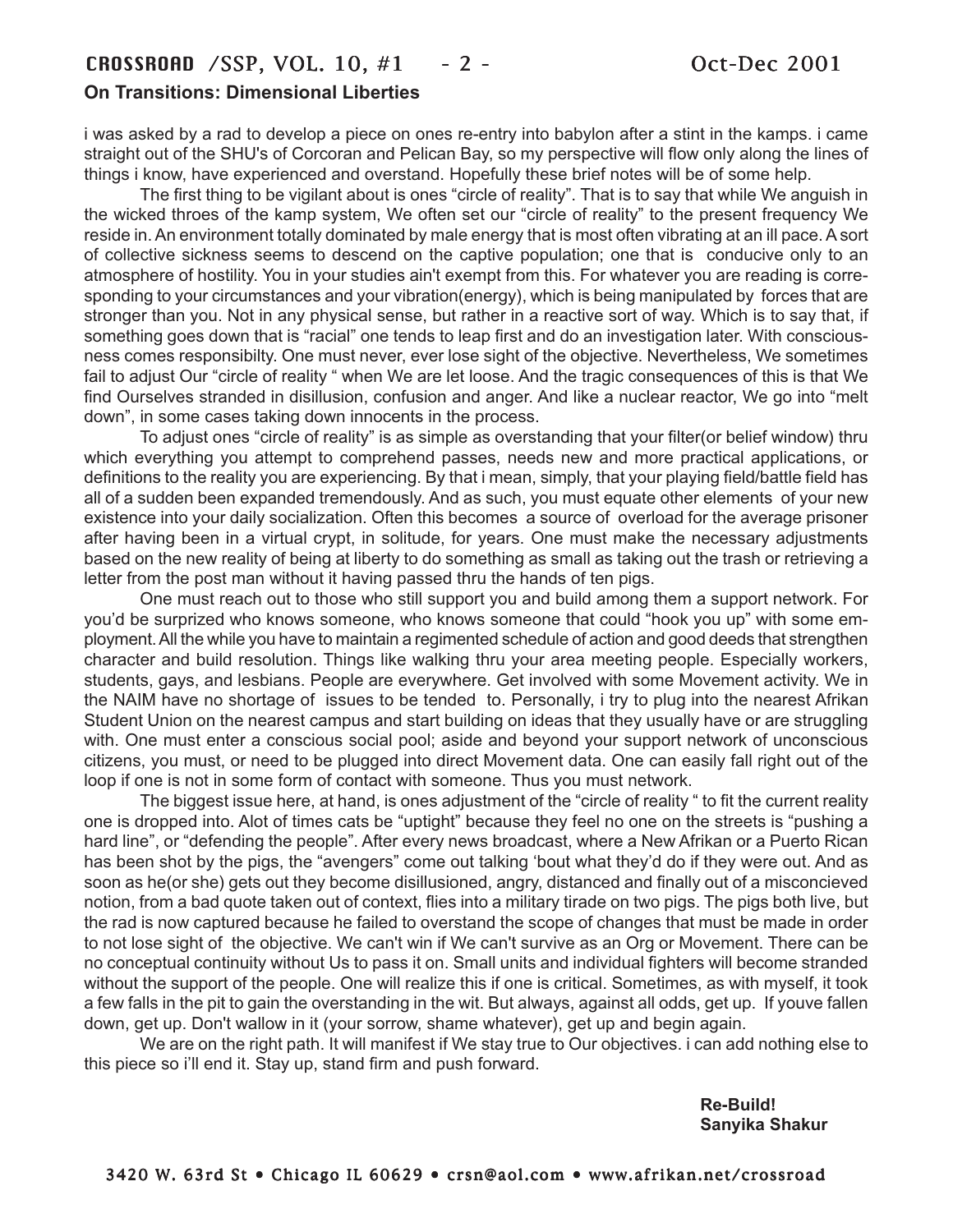# CROSSROAD /SSP, VOL. 10, #1 - 3 - Oct-Dec 2001 **THOUGHTS ON WHAT WE ARE BECOMING: A DISCUSSION PAPER**

Part Two

"...black people in the North as early as the 1830s and 40s and perhaps as late as the 1850s, went through periods during which forces of integration and black nationalism (though these terms were not used until much later), grappled on a major scale for authority within black communities.... Not infrequently this **battle between contending world views** was played out under cover of arguments over what people of color should call themselves...the struggle over names being a surface manifestation **of fundamental ideological differences**...." **(1)** (my emphasis)

1. Part One [CROSSROAD, 9#2] opened this discussion by calling into question terms and concepts that We use to identify ourselves, and We should review three points made there:

1) Our present identity isn't static, but is "in motion and evolving, influencing and being influenced by all social phenomena."

2) "As We struggle as a people for resolution of our problems, We need an identity that distinguishes us from the forces of evil, which symbolizes our need to move beyond the boundaries of U.S. political-economic structures and its bourgeois/capitalist values and morality. Our **evolving** identity must inform our new politics and the new socio-economic structure that We need in order to realize ourselves as a New People."

3) "Identities based on so-called 'race' or skin pigmentation are increasingly inadequate and are fading away. Identities based upon nationality are better, but these, too, will lack and fade if the nations that We claim don't abandon and challenge patriarchy, capitalism and imperialism." **(2)**

2. Here, in Part Two, i focus the discussion upon: 1) the context within which all issues confronting us occur, with particular emphasis upon the "name debates," the development and change in the form of our collective identity. That context is the loss of our independence and the struggle of our people to regain our freedom. Ours is a struggle against the forces of capitalism, in all of its forms, i.e., colonialism and neocolonialism, and what i call post-neocolonialism (post-1968)-settler-imperialism, as uniquely developed and practiced inside what's called the U.S. of A.; 2) the occurrence of 'name debates" as instances of class struggle, through which ever-rising pseudo-bourgeois and pettybourgeois forces struggle to gain ideological and political leadership over our people, and to strengthen their role as intermediary between the people and "America" and its rulers -- each "name debate" also reflecting changes in the structural relation (forms of control and exploitation) between our people and the oppressive state; 3) factors underlying name debates and the development of identity are dynamic and primarily material (political, economic, socio-cultural), and manifest themselves through the interests of the class forces engaged in the debates (i.e., the "masses" versus the "elites" -- and their colonial masters); 4) the struggle over "names" and identity is, at bottom, a struggle for a new, anti-capitalist, people-centered ("humanist") socioeconomic order.

3. The passage from Stuckey's **Ideological Origins** that i opened with, throws light on the context within which "name debates" occur, and implies the factors underlying changes in identity, or, the basis and role of identity with particular reference to the process of modern national and social revolution.

It's very important that We keep this context foremost in mind, and that We adopt a critical approach as We re-view it, and re-interpret it. For example, an approach toward the terms and concepts "integration" and "nationalism" must, first of all, understand them not as different tactical alternatives available within a single strategic vision. They are opposing concepts, fundamentally different ideologies, resting on antagonistic interpretations of our reality, and determination of objectives.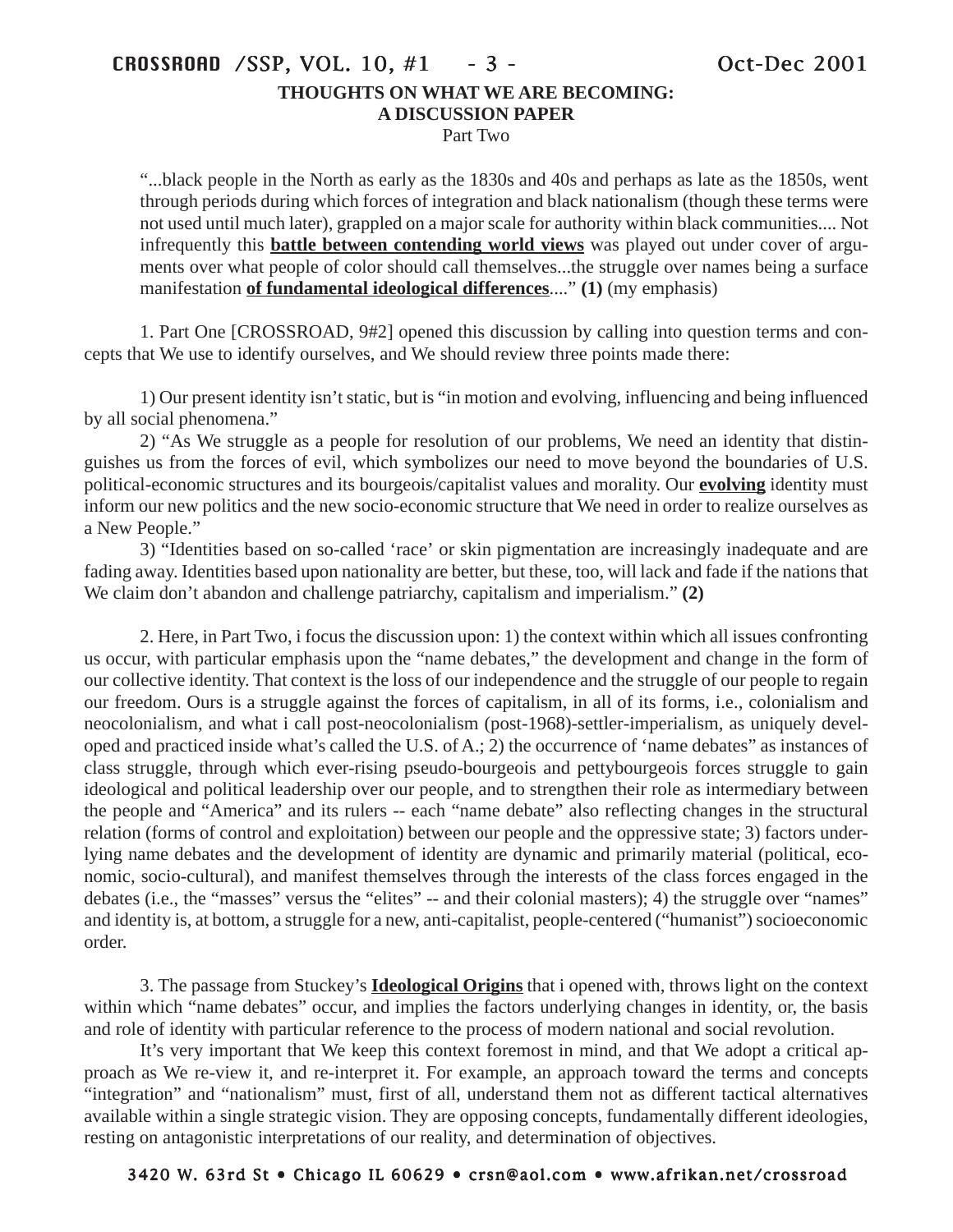# CROSSROAD /SSP, VOL. 10, #1 - 4 - Oct-Dec 2001

Even **Webster's** definition of "ideology" and "identity" will serve to help make the point. We'd find that "ideology" is a set of beliefs, assertions, theories, aims, characteristics of a group (people) or culture, that serve to define physical, social, mental and spiritual reality. We'd find that "identity" is a sameness in all that constitutes the objective reality -- a relation established by psychological identification.

It's generally understood that "integration" is a rejection of "nationalism," but it's only the rejection of one nationalism, and the acceptance of another. When We refer to people as "integrationists" We're saying that they embrace the ideology of the "dominant society," (i.e., "white nationalism" or "American nationalism" or capitalism and imperialism), while rejecting the ideology of, say, "black nationalism" (i.e., anti-capitalist, and socialist).

We tend to be unmindful of the fact that "nationalism" is about ideology and politics, not color. When We refer to people as "nationalists," We're saying that they have, or are shaping, an ideology and a particular set of social relations. We tend to use the term or phrase "**black** nationalism" the way We'd ordinarily refer to, say, Angolan or Russian, Chinese or Tanzanian nationalism...Vietnamese or Cuban, Zambian or Algerian nationalism. That is, We use the term "black" to designate a nationality, a people, a country or nation -- We need another term.

We continue to use "black" rather than, say, "New Afrikan" or "Maroonian", because We use the ideological framework of the oppressive society to evaluate ourselves -- even when the evaluation is done by "radical" or "leftist" scholars and activists. That framework becomes "assimilationist" or "integrationist," and ignores or downplays the existence of the opposing "nationalist" ideology and socialist strivings of Afrikans within U.S. borders, obscuring our attempt to preserve and develop a national identity, and to chart a political course that opposes capitalism and (post-)neocolonialism.

These were the concepts and processes that were in play in the 1830s, 40s and 50s -- that have been in play since We were 'taken out of our own history' -- but were unnamed or known by other names, until the use of the terms "integration" and "nationalism".

4. Keeping context in mind, as We move through the process, also means focusing on content over form -- the content of ,"nationalism," ideology, identity -- and the tools used. That is, ideology is a set of beliefs about our social reality, but We also use philosophy as a means of determining and interpreting reality. That is, for example, "integrationists" and "nationalists" -- if they truly have opposing ideologies will consequently also have opposing philosophical frameworks, i.e., the former will probably be some form of idealism, and the latter some form of materialism.

Our collective identity, our sameness in all that constitutes the objective reality, and our relation established by psychological identification, has to rest on a shared understanding of how the world works, of how We determine what's real and what's not real, what's a necessary objective and means to use to reach that objective, and what ain't. In fact, merely raising the point that We must be more cognizant of our philosophical base makes it an element of the identity under development and pushes it to the forefront of the issues to be addressed by the people as a whole, while also making it concrete and immediate, not abstract or remote.

Above all, keeping context in mind means that We continue to debate our collective identity because We're still an oppressed people -- We lost our freedom, and We're engaged in struggle to regain our freedom.

## **\*\*\*\*\*\*\*\*\*\*\*\*\*\*\*\*\*\*\*\*\*\*\*\*\*\*\*\*\*\*\*\*\*\*\***

"...in colonialism and in neo-colonialism the essential characteristic of imperialist domination remains the same: the negation of the historical process of the dominated people by means of violent usurpation of the freedom of development of the national productive forces....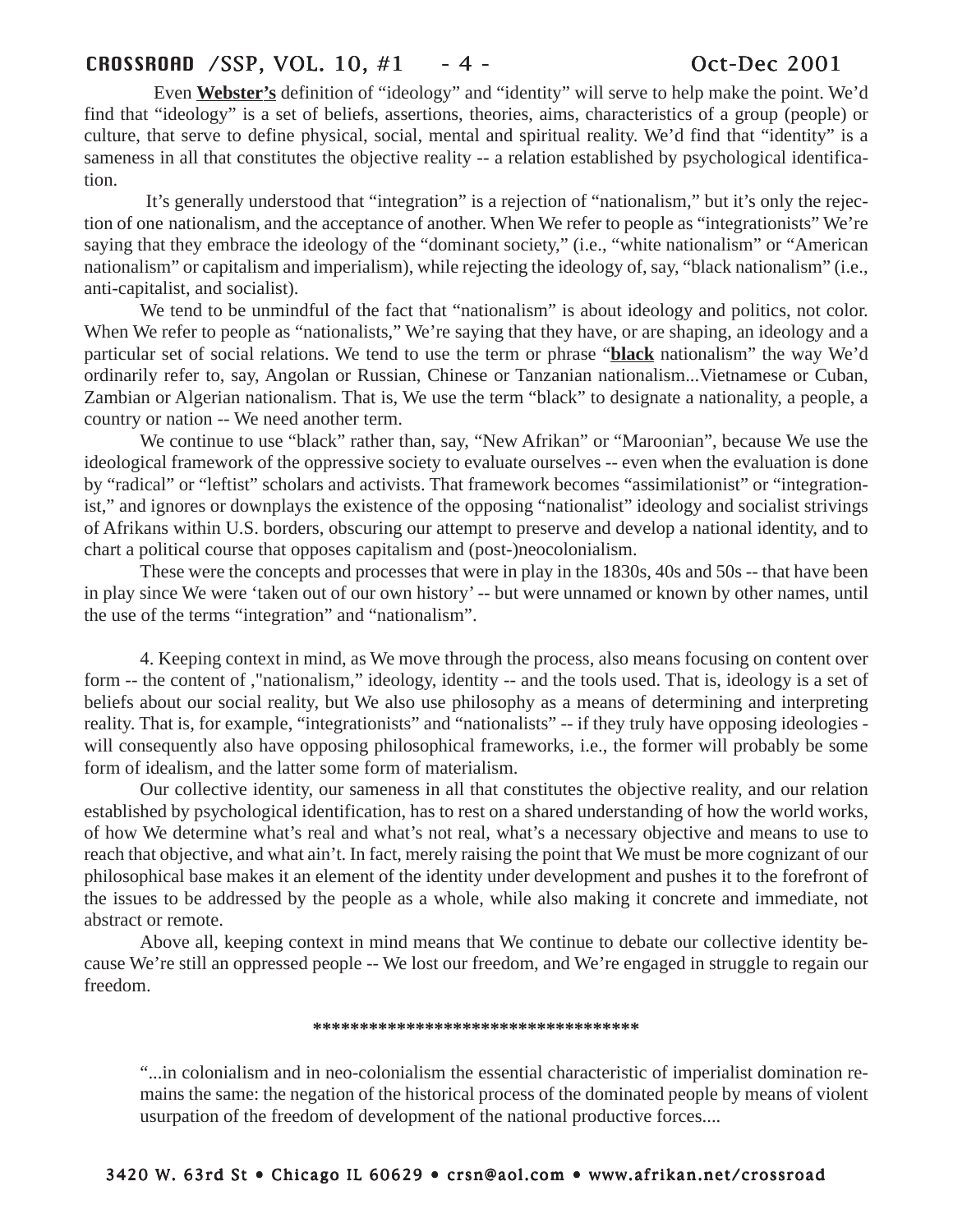"...the national liberation of a people is the regaining of the historical personality of that people, its return to history through the destruction of the imperialist domination to which it was subjected....

"...the principal aspect of national liberation struggle is the struggle against neo-colonialism...." **(3)**

5. What We struggle **against** informs what We struggle **for**. It would seem a rather simple process, but a look back over the past several hundred years -- even a casual observation of our present situation - tells us that it's not. What are We really struggling against? "Racism"? What are We really struggling for? "Equality"?

If We say We're struggling for "freedom," then We have to know when, how, and why We lost our freedom. Most importantly, **We have to know exactly what it was that We lost!** If We're struggling for "equality," then what was the form and the content of the "equality" that We lost?

Let's gain some understanding of phrases like "negation of the historical process," "usurpation of the freedom of development of the national productive forces," "historical personality" and "return to history." We have to know, in essence, what "history" is, what it means to be "taken out" of it and have it "arrested" by colonialism -- no matter the form of that colonialism.

Let's learn about "productive forces " but understand that their principal element is **people**. We were **peoples** with our own nations and states, our own social/class structures and conflicts. We had our own histories, and We made our history as We, say, gave life to our children and as We developed our economies and managed our commerce. Our historical process was the self-determined pursuit of our aims and our active participation in every component of our social process. OUR historical personality was our individual and collective identity, at any point of development. The conduct of "name debates" should involve discussion of the form and content of the "freedom" that We lost, and of the freedom that We seek.

6. The context and process of our "name debates" on these shores had their effective point of origin at the onset of the oppressive relation -- the moment that We were captured, sold, placed into pens and dungeons and aboard ships bound West. The context and process evolved as We set foot on these shores. All of this constituted an assault upon our freedom, our history and humanity, and upon our identity.

(Do you recall the scene in the movie Roots -- We're inside the ship and the brother says: Talk to the Sister or Brother next to you. Learn their language; teach them your language. We must become one people!)

We didn't land on these shores with a collective identity as "slaves," "negroes," "blacks," -- not even as "Africans." We arrived here as, say, Wolof, Ibo, or Fula. However, We had already begun to change, to develop an identity as a new people.

We initially called ourselves "Africans," but underneath it all We knew (then, better than most of us know now), that We were "new" Africans -- a new people, forged through our collective oppression, by an emerging capitalism and a unique form of settler-colonialism.

We called ourselves "Africans" not solely nor even primarily to maintain a link with a "place". Being "Africans" gave us a new status, a new dignity, a new identity as human beings with a way of life clearly separate and distinct from that of the oppressor. It reminded us of the type of freedom from which We'd been "usurped," and which We sought to regain under a new set of conditions (e.g., "Maroons").

We became "Africans," but soon, some among us wanted to be other than what We were -- "negro," "colored," "American" -- anything but "African" or New Afrikan. These some no longer wanted to identify with the majority of the people and our interests; they no longer wanted to maintain a united opposition to the oppressive social order, while seeking to regain lost independence. Instead, these some opted for "inclusion" and "equality" **as defined by the oppressor!** These some were the embryonic "native elite" among us, and on these shores -- the emerging pseudo-bourgeoisie and petty-bourgeoisie, whose successors were among those who, in the late 1980s, called for a new term by which to identify us, by way of renegotiating the terms of rule previously agreed to by them and their colonial masters.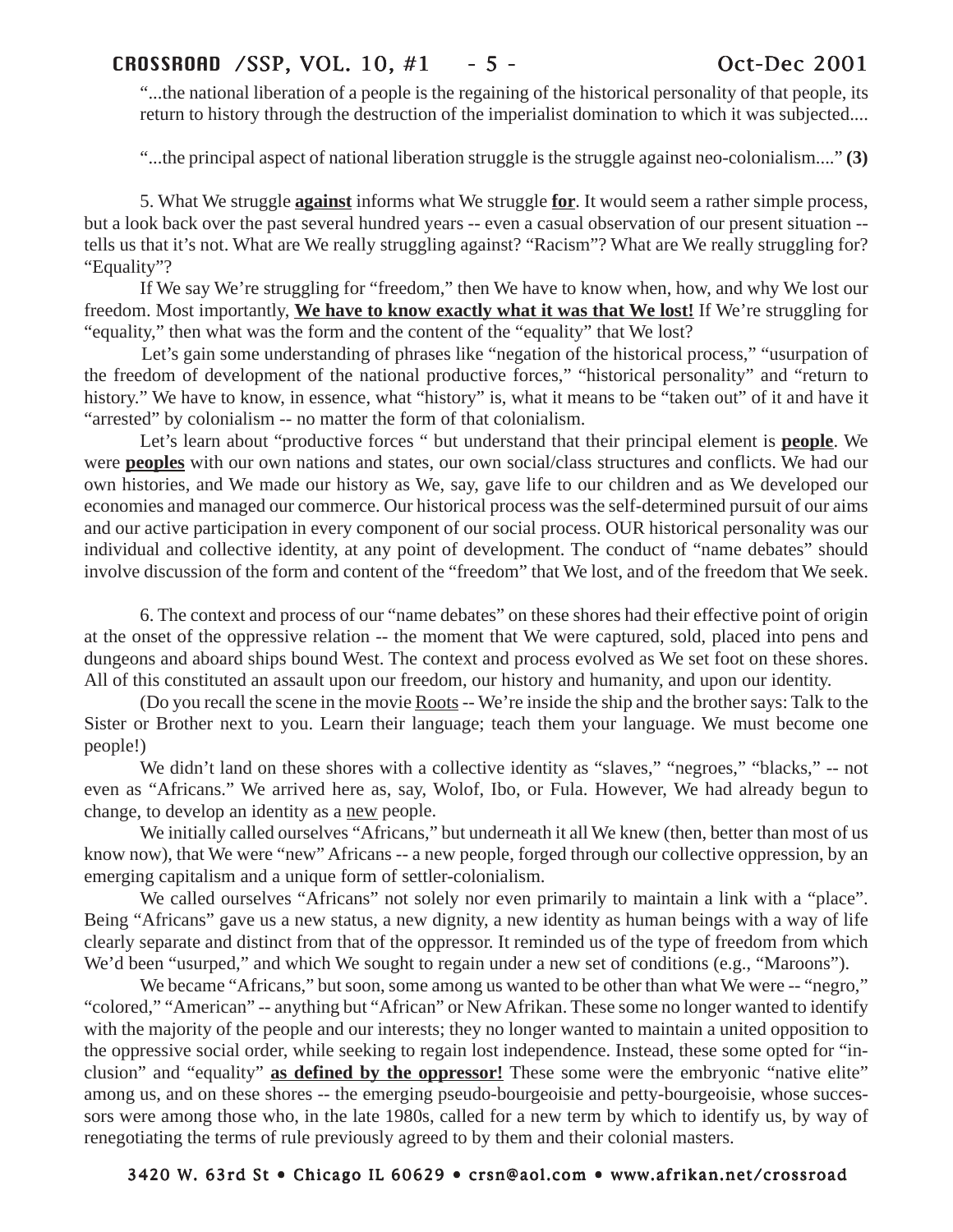# CROSSROAD /SSP, VOL. 10, #1 - 6 - Oct-Dec 2001

Point: We don't have to start in the 1830s to begin analyses of "name debates," class formation and class struggle among New Afrikan people inside U.S. borders.

The first thing to remember, here, is that We were not torn from classless societies, and therefore not unfamiliar with class struggle. So, it's easier than most imagine to go back to the 1630s, the 1730s, to uncover the extent to which We've debated what We should call ourselves, and the struggle to shape a new identity on these shores. All of this was a natural consequence of **being** human, **having** history **and** culture, resisting oppression, and fighting to regain our independence -- as a people -- on these shores.

7. The 1830s, 40s and 50s weren't the first, nor the last periods during which We waged class struggle under cover of debates over what to call ourselves. Most people over 30 years of age will recall the debate in the 1960s over "negro" and "black," while people under 30 may best recall the debate in the late 1980s over "black" and "African-American".

**Few of us, however, understand these debates as forms of class struggle among the people**, which **also mark changes in the developmental and structural form of our collective oppression.** For example: The move from, say, Ibo to "slave," represents a transition from independence to dependence; from "slave" to "African" represents the formation of a new people, our resistance to **colonial** domination, and our struggle to regain independence in a new setting; from "African" to "colored" or "negro" represents a transition from a predominantly horizontal internal social/class structure and "colonial model" of relations with the U.S., to the greater development of a vertical social/class structure, a "neocolonial model"; from "negro" to "black" represents a transition to an anti-colonial struggle -- the failure of that struggle led us to the transition from "black" to "African-American" -- the development of what i call "post-neocolonialism," wherein what was perceived as a "purely nationalist" objective is now perceived as a "revolutionary nationalist" one -- but it's a move "beyond nationalism" and toward a new type of humanist, socialist, society.

It won't hurt to re-state the point: "Name debates" occur periodically because they reflect our effort to resolve the fundamental contradiction between ourselves and the U.S. settler-imperialist state.

We lost our "original" identities, and their corresponding socioeconomic formations (i.e., states and nations) when We lost our freedom. We shaped a new identity in the process of collective oppression, and resistance. **We will continue to conduct "name debates" until We regain our freedom** and, consequently, shape yet another identity. The new identity that We're now shaping will be characterized not by color, nor by a place, but by a set of political, economic and socio-cultural behaviors and values, new philosophy and ideology.

8. The most recent "name debate" occurred in the late 1980s, and was marked by a 1988 "Call" issued by Ramona Edelin, of the National Urban Coalition, and Jesse Jackson. On the surface, they sought to have the term "African American" recognized as "official" (re: the U.S.) and as the "reference of choice" (re: the people). Under cover of that debate, pseudo-bourgeois and petty-bourgeois forces were placing themselves in position to play new or modified roles as "compradors" and "partners" in the new world order of global capitalism, under U.S. leadership.

A **Chicago Defender** editorial on the debate pointed out that on the surface, the concern over what We should be called may have seemed meaningless, and draw attention away from more pressing concerns such as drug abuse, family disintegration, and economic under-development. The editorial noted, however, that such concerns have a common root, "lost, misplaced, or confused identity."

(The late 1980s was, looking back, a transitional period in the development of U.S. imperialism abroad, and its "structural adjustment" (Thanks, Marilyn) inside the borders, and with particular attention to New Afrikan people. To the New Afrikan bourgeois forces, the name debate symbolized an "arrival". The structural adjustment in issue, between the U.S. and New Afrikan people, began in the late 1960s, marked especially by the events of 1968 and the final recommendations-of the Kerner Commission.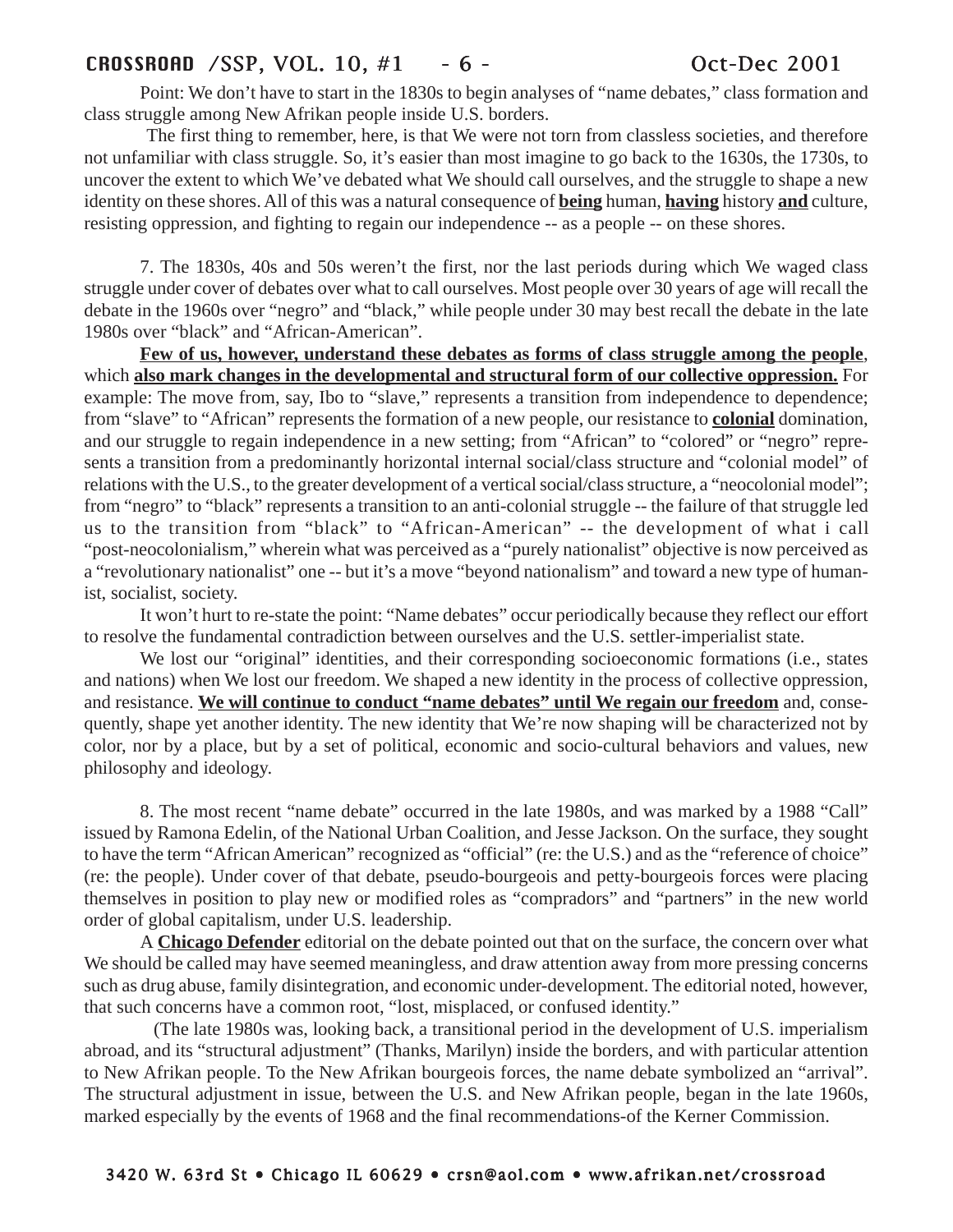# CROSSROAD /SSP, VOL. 10, #1 - 7 - Oct-Dec 2001

(The Kerner Commission was, for us, like the commission the British sent into Kenya after the Kenyan people and their Land and Freedom Army struck for their independence, and Kenyatta was set up as President, and not Odinga. Inside the U.S., the 1960s had seen the rise of a violent mass-based resistance that was not only "nationalist" ("lt's Nation Time!"), but "revolutionary" (the people were calling the capitalist system into question, and beginning to discuss socialist options). The Kerner Commission was charged with determining 'What happened? Why did it happen? How to prevent it from happening again?' In essence, they recommended that New Afrikans must be made to think that they were, or could become, "Americans." At the top of the list of measures proposed to help bring this about was the "expansion of the negro/black middle class."

(Of course, in order to make New Afrikans feel "American," all of America's major institutions had to extend themselves toward New Afrikans, "include" them and treat them more "fairly." As a consequence, however, of these adjustments by American institutions as they promoted **their** nationalism, the national consciousness of New Afrikans had to be undermined, and the institutions of New Afrikan people -- colleges, hospitals, banks and insurance companies, community-based small business etc., -- had to be "integrated," or destroyed.)

(Check: Brothers stood at the 1968 Olympics with raised fists. At the 1972 Olympics, George Foreman ran around the ring waving an American flag! No wonder he was scorned in Zaire and is still loved by America.)

9. We've seen some of the background for the 1988 "Call," but it was also prepared by the conduct of ideo-theoretical struggle among the people. Therefore, before We discuss the 1980s debate, We have to first touch upon a speech delivered by Ron Karenga, which will necessarily take us through Frantz Fanon, Amilcar Cabral, and a bit of their contributions to the discourse on the basis, role, and objective of identity in the struggles of oppressed peoples. **(4)**

We must start with Karenga's speech because it contains ideotheoretical propositions which were at the center of the 1980s debate, e.g,. premises and phrases used by those urging the use of "African-American" during the debate seemed to have come straight from the mouth of Karenga (altho they could have come from the mouths or pens of any number of petty-bourgeois intellectuals). However, the premises used by Karenga were "borrowed" from Frantz Fanon, and Amilcar Cabral.

On February 15, 1985, Karenga addressed an audience in St. Louis, Missouri, and his presentation included a discussion of identity. As his point of departure, he claimed that Frantz Fanon had urged oppressed peoples to ask themselves "three fundamental questions: 1) Who am I?; 2) Am I really who I am?; 3) Am I all I ought to be?"

According to Karenga (and Fanon?), oppressed peoples must ask these questions of themselves in order to determine their relation to (world) history, which, he said, manifests itself through Values (because they inform what We're committed to, and they dictate our possibilities), and National Culture (because it's self-conscious, and collective: "We are what We do; our practice identifies us and makes us.").

To emphasize the importance of our need to understand our relation to it, Karenga made the following four points on the role of history:

1) It's the basis of identity. However, in light of the three questions cited above, and the following three points, it seemed strange to me that Karenga then, very matter-of-factly, stated that "We **are** African-Americans," and that this was so **because** (and here he borrowed from Cabral, but without attribution) "identity is based on **historical origin** and **social location**...where you came from and where you are now -- Africans in America, or African-Americans." (my emphasis)

2) It "tells you who you are in relation to your possibilities...by what you've done, and can do again."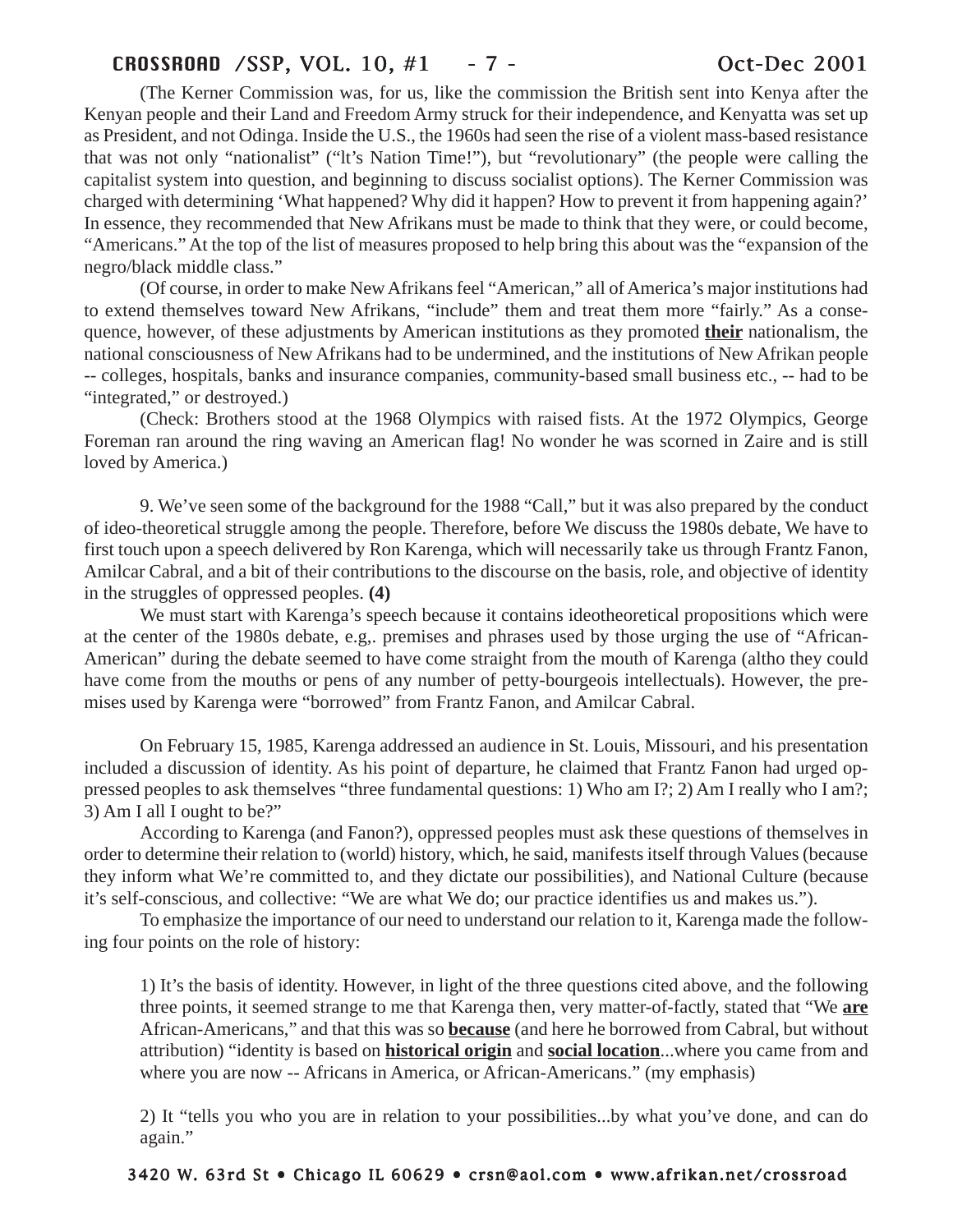3) It helps us to pinpoint and to understand "where things are tending."

4) It helps us to discern "a development pattern, and it says **We're not what We are**, but what We're **becoming**...If all you are is what you are now, you're actually dead." (my emphasis)

10. Can you see my problem with this? Well, let's go to the first point made about the role of history.

Karenga says history establishes the basis for identity -- and, as if to illustrate the point, he says, We "are" African-Americans. That's right, you say? Well, what about the three questions that We started with: Who am i? Am i really who i am? Am i all i ought to be?

After you deal with those questions for a while, consider the other three points made on the role of history, i.e., in relation to our possibilities; in relation to where things are tending; in relation to his statement that "We're **not** what We **are** -- but what We're **becoming** -- If all you are is what you are **now**, you're actually dead." Because everything changes.

Well, maybe everything changes except Karenga's perception that We "are" Americans. "History" is dynamic; dynamism runs through each of the three questions and each of the four points on the role of history. It's only that line "We **are** African-Americans" that's static.... Karenga could have qualified that statement, but i contend that it was deliberately made, and served as the linch-pin in a strategy by bourgeois forces to pose as "leadership" of "Africans in America," as they helped the U.S. to, for example, spearhead a new phase of economic exploitation of the African continent. But i stray....

11. Karenga says "We **are** African-Americans" -- **Why** are We? He says it's because our identity is based on "historical origin" and "social location" -- again, concepts borrowed from Amilcar Cabral, and too loosely adapted and inappropriately applied (misinterpreted and misused).

Is it really that simple -- that We must be "African-Americans" because of where We came from and where We are now? Does being in this place actually, or alone, make us "Americans"?

No, it's not that simple, and only in part because "America" is not just a "place". "America," as We now know it, is a culture, an ideology, a specific way of organizing production, of distribution and exchange of goods and services. "Americans" pledge allegiance to the political and other social demands and expectations of "American" nationality, and bourgeois/capitalist, anti-humanist values.

However, assuming that We are, now, "African-Americans" -- will this or must this always be the case? What about those "possibilities" -- are We to pursue them **as** "African-Americans"? Can this pursuit be done within the boundaries of what We now know to be "American" values and culture, "American" nationality and identity? What about "where things are tending." inside these borders and throughout the world? What about the "development pattern" which tells us, among other things, that We aren't what We are, but what We're becoming? "If all you are is what you are now, you're actually dead."

12. We can't stop at "African-American," just as We couldn't stop at "slave," "colored," "negro," or "black". We haven't completed the process -- from independence, to independence. Who We **ought** to be is determined in the process of struggle to end our oppression and exploitation, and to build a new type of society -- where We are now, and throughout the world, for ourselves and for all peoples. It has to be a society unlike the "America" that We now know, free of capitalism, racism, sexism and homophobia.

\*\*\*\*\*\*\*\*\*\*\*\*\*\*\*\*\*\*\*\*\*\*\*\*\*\*\*\*\*\*\*\*

Because it is a systematic negation of the other person and a furious determination to deny the other person all attributes of humanity, colonialism forces the people it dominates to ask themselves the question constantly: "In reality, who am I?" **(5)**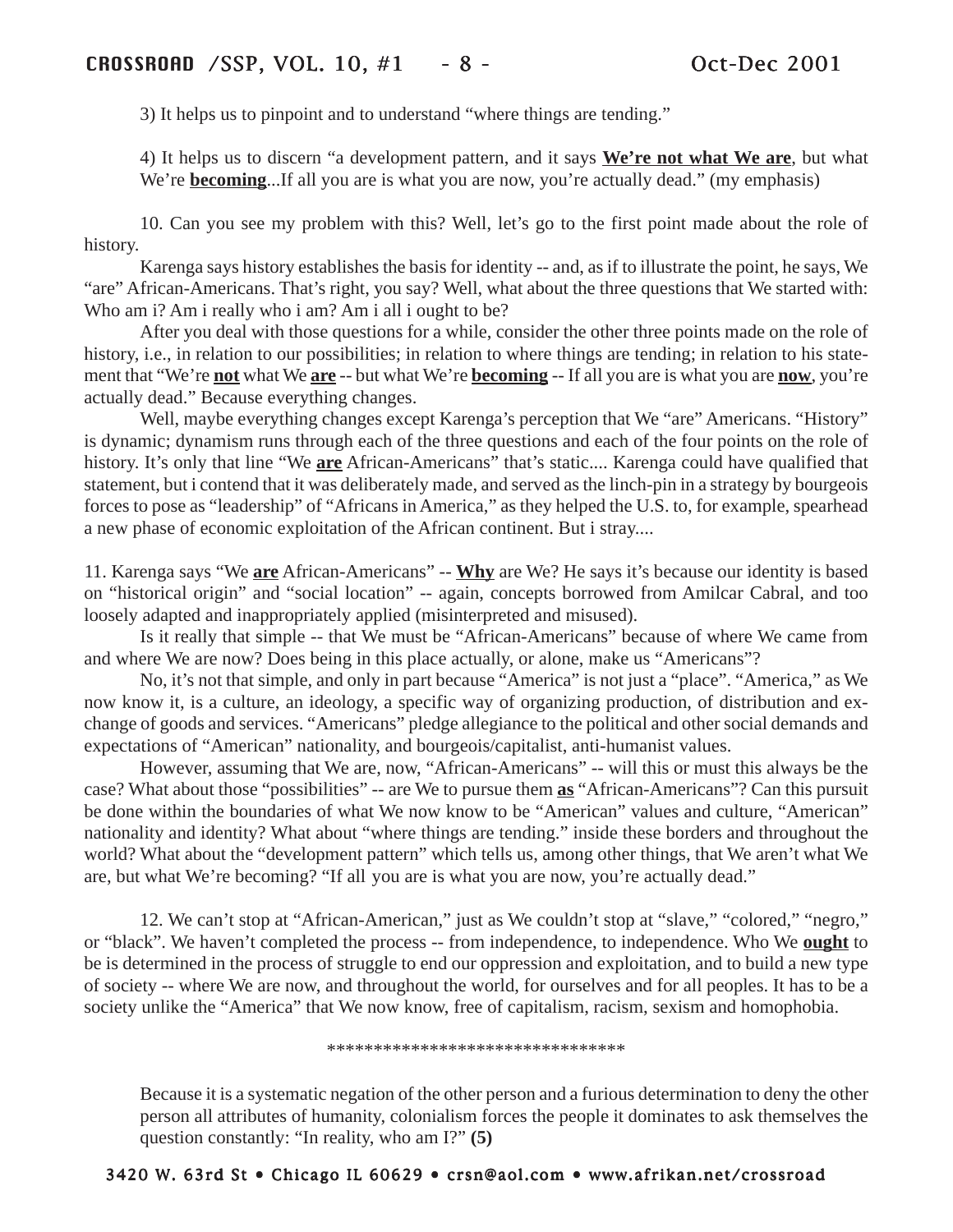13. Karenga remained a bit more faithful to Fanon than he did to Cabral. Fanon says that the question is asked because **colonialism** negates the other "person" and denies oppressed peoples all attributes of humanity. (It would be necessary to treat "humanity" as i suggested treating "history," above, i.e., what is it? What are its "attributes"? What's the relation to "identity"? Both relate to the capacity for self-realization, social behaviors, sets of characteristics which, while "universal," distinguish one people from another when their concrete, particular social processes are examined.)

Essentially, Fanon means by "humanity" and its "attributes" the same as Cabral when he refers to the "historical process" and the "historical personality." What Fanon **doesn't** mean is that peoples dominated by colonialism must ask themselves "Who am I?" because of some meta-physical "where you are now"....

The people have been "dehumanized" by colonialism, and in order to regain their humanity they must combat and destroy colonialism, and re-establish their identity as a sovereign people.

In this sense, "regaining humanity" doesn't mean that We must "be like" those who oppress us (because they've told us and made some of us believe that they're human, and We're not). We don't want an "equal opportunity" to plunder the world and ravage its peoples. "Regaining humanity" also doesn't mean that We somehow return to the past and adopt an identity for which conditions no longer exist - there's no going back, only forward and upward development.

Decolonization never takes place unnoticed, for it influences individuals and modifies them fundamentally. It transforms spectators crushed with their inessentiality into privileged actors, with the grandiose glare of history's floodlights upon them. It brings a natural rhythm into existence, introduced by new men [people], and with it a new language and a new humanity. Decolonization is the veritable creation of new men [people]. But this creation owes nothing of its legitimacy to any supernatural power; the "thing" which has been colonized becomes man [new people] during the same process by which it frees itself. **(6)**

14. Here is Fanon, and he's talking about the fundamental character and objective of decolonization or, as We call it, the "freedom movement." Decolonization/the freedom movement is the process through which the people answer the question "Who am I?" and shape a **new** identity.

Fanon's **The Wretched Of The Earth** is, taken as a whole, about the struggles of oppressed peoples as they shape a **new** identity. Most readers of *Wretched* come away without making the connections, and say that the book is about narrow perceptions of anti-colonialism or antiracism, or the need for oppressed peoples to use "violence" (narrowly conceived) in their struggles against oppression. i say that all of these, and the process of shaping a new identity, are one and the same.

You've just read Fanon, who said that the struggle against colonialism "influences individuals and modifies them fundamentally." The struggle against colonialism **is** the veritable creation of new people - the creation of a new identity for peoples oppressed and exploited by **capitalism**.

We all become "new" during the same process by which We free ourselves from **capitalism** -- We are the "thing" that has been colonized and created by colonialism -- no matter whether We're called "slaves" or "natives," "coloreds" or "negroes," "blacks" or "African-Americans"....

...[T]his struggle which aims at a fundamentally different set of relations between [people] cannot leave intact either the form or the content of the people's culture. After the conflict there is not only the disappearance of colonialism, but also the disappearance of the colonized [people].

This **new** humanity cannot do otherwise than define a **new** humanism **both for itself and for others**. It is prefigured in the objectives and the methods of conflict.... **(7)** (my emphasis)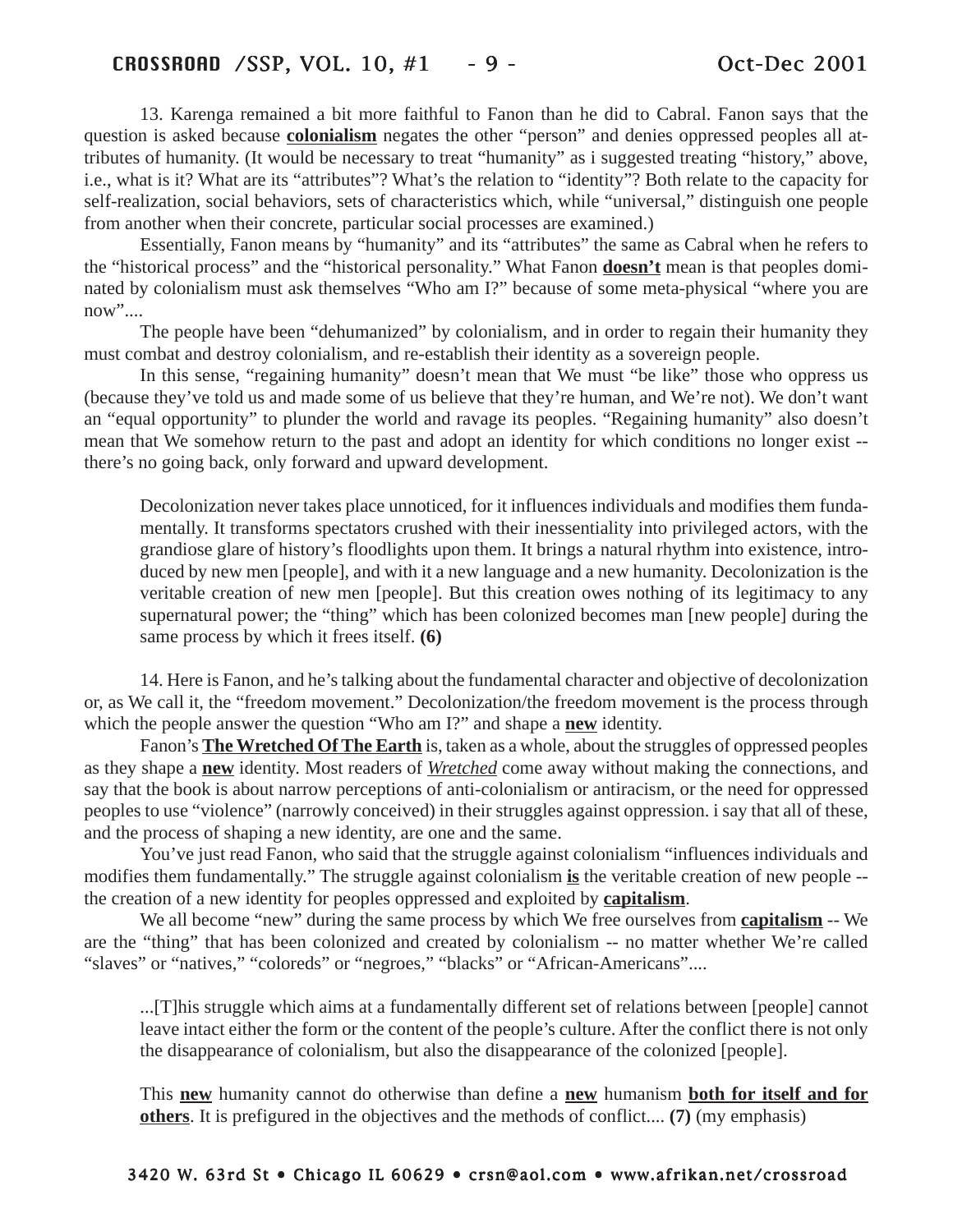# CROSSROAD /SSP, VOL. 10, #1 - 10 - Oct-Dec 2001

15. It's no surprise, then, that reading Fanon, re: "Who am I?" is like reading DuBois: "Here, then, is the dilemma...What, after all, am I? Am I an American or a Negro? Can I be both? Or is it my duty to cease to be a Negro as soon as possible and be an American?" **(8)**

This is a classic expression of the "dilemma" of the petty-bourgeoisie. They need **an** identity, but they're torn between the identity held by their people, and the identity of the oppressor, which is denied to them. They serve the oppressor by helping to preserve the "dehumanized" identity of the people, and for this they are promoted as "leaders" of the people by colonialism.

"Negro" in the above context is clearly not a "race" or a "color" but an ideology, a politics, a consciousness of nationality. DuBois voiced the recognition of the negation of the historical personality of New Afrikan people, and he was confronted with a choice between identities and world views. Should he fight or acquiesce? Should he choose capitalism, or socialism -- **that's** the essence of the "dilemma"!

Looking at it from another angle: "...the settler is right when he speaks of knowing 'them' well. For it is the settler who has brought the native into existence and who perpetuates his existence. The settler owes the fact of his very existence, that is to say, his property, to the colonial system." **(9)**

The "negro" and the "American" are products of colonialism. "Natives," "slaves," "blacks," "African-Americans" -- all are products of colonialism. (Even "whiteness" and "blackness" are products, two sides of a single binary construction of colonialism.) Any alleged choice between "negro" and "American" is false, because both serve to reproduce the exploitative, dehumanizing situation.

16. We should study Fanon's *Wretched* to learn, among other things, that for Fanon (and contrary to Karenga and the petty-bourgeoisie), "history" doesn't serve as the basis for identity because of some simplistic "where you came from and where you are now". Throughout *Wretched*, Fanon painstakingly describes the stages through which the people **evolve**, as their struggle against colonialism advances from lower to higher stages. Fanon emphasizes the struggles between the classes of oppressed peoples, explains why internal class struggle is a prerequisite for real independence and social revolution, and **why the "masses" must lead the struggle**. Fanon repeatedly emphasizes the need for political and social consciousness -- "intellectual development" -- for the mass of the people, characterized by a revolutionary class stand.

For Fanon, (the new) identity isn't based on some shallow "historical origin" and "social location," because "the struggle no longer concerns the place where you are, but the place where you are going." **(10)** The (new) identity emerges through a dynamic process of struggle to create a new society, as the people fight to become ex-"slaves," ex-"negroes," ex-"coloreds," ex-"blacks," ex-"African-Americans," and to **"find their nationality in the implacable struggle which opposes socialism and capitalism." (11)** (my emphasis)

## **\*\*\*\*\*\*\*\*\*\*\*\*\*\*\*\*\*\*\*\*\*\*\*\*\*\*\*\*\*\*\*\*\*\*\*\*\*\*\***

"...the need not to confuse the **original identity**, of which the biological element is the main determinant, and the **actual identity**, of which the main determinant is the sociological element." **(12)**

17. i'm not surprised that Karenga made no direct reference to Amilcar Cabral and his "Identity and Dignity in the Context of the National Liberation Struggle," from which Karenga unfaithfully adapted the terms "historical origin" and "social location." Had he done so, one would readily see the conceptual and political discrepancies between the two sets of terms.

Cabral held that, even under colonial oppression, the masses maintain their identity, and that it rests on the characteristics held in common by them -- characteristics which distinguish them from the oppressive system. These characteristics arise through historical factors which Cabral designates as "biological" and "sociological," each of which represents forms of identity, "original" and "actual," respectively. Karenga's "historical origin" is an adaptation of Cabral's biological element/**original identity**, and Karenga's "social location" is an adaptation of Cabral's sociological element/**actual identity**.

3420 W. 63rd St • Chicago IL 60629 • crsn@aol.com • www.afrikan.net/crossroad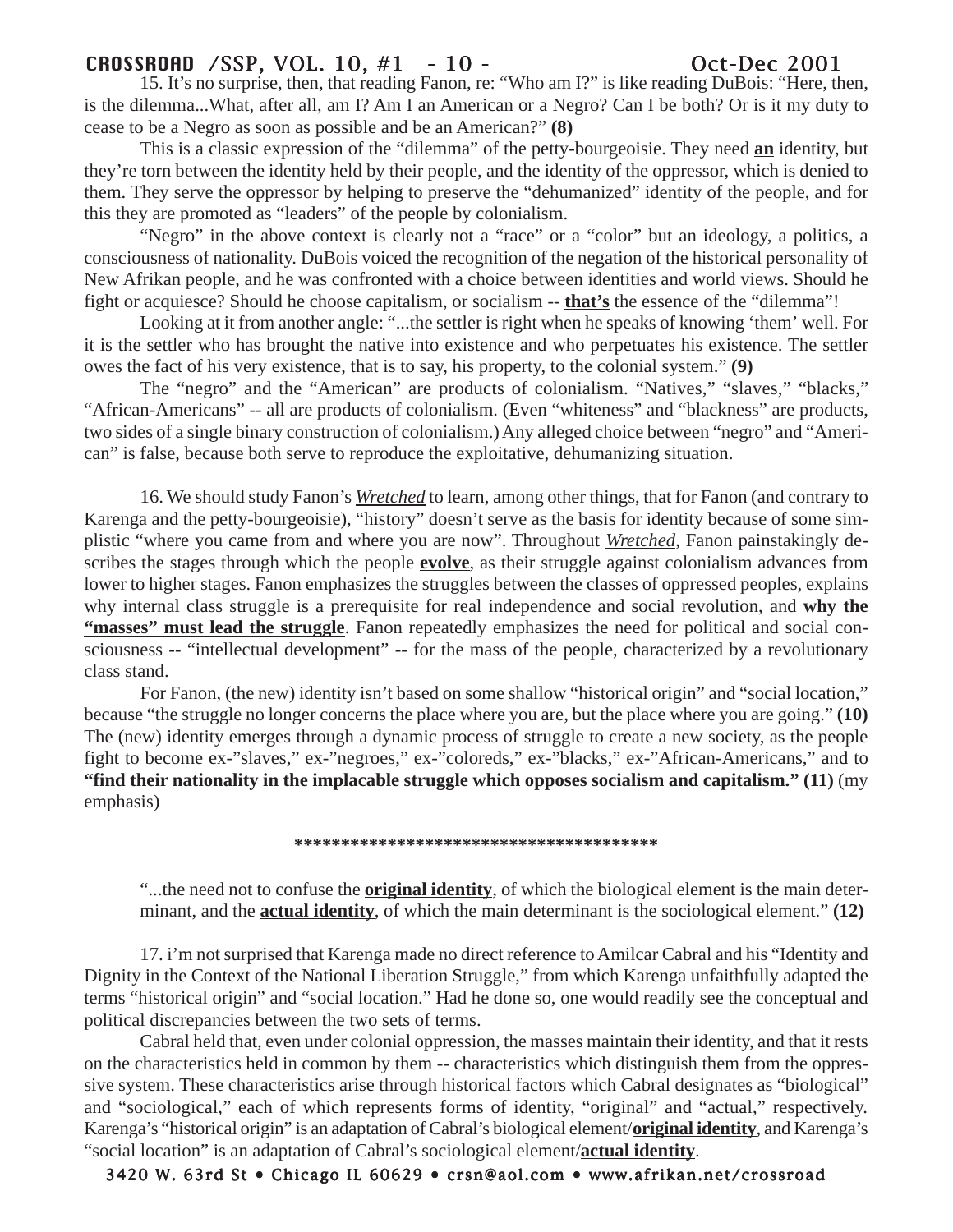# CROSSROAD /SSP, VOL. 10, #1 - 11 - Oct-Dec 2001

For Cabral, neither form of identity (original or actual) is fixed or immutable, because the biological and sociological elements that define them are in constant motion -- change.

The biological element (inherited genetics) is the physical basis of the existence and growth of identity, and the sociological element gives identity "objective substance by giving content and form, and allowing confrontation and comparison between individuals and between groups....

"This shows on the one hand the supremacy of the social over the individual condition, for society...is a higher form of life. It shows on the other hand the need not to confuse, the **original identity**, of which the biological element is the main determinant, and the **actual identity**, of which the main determinant is the sociological element. Clearly, the identity of which one must take account at a given moment of the growth of a being (individual or collective) is the actual identity, and, awareness of that being, reached only on the basis of... Original identity, is incomplete, partial and false, for it leaves out or does not comprehend the decisive influence of social conditions on the content and form of identity." **(13)**

The "social conditions" that serve as the dynamic determinants in the evolution and role of identity, arise from economic, political, social and cultural aspects characteristic of the growth and "history" of the individual or collective in question.

18. It has to be understood that no correspondence exists, or can exist between Karenga's "historical origin" and "social location," and Cabral's "original identity" and "actual identity," unless, first, the dynamic character is present in the former set of terms. Second, emphasis must be properly given to the role of sociological factors, and actual identity. For us (this applies to the biological element in ways that it doesn't necessarily apply to peoples not subject to our unique form of oppression), again: The Ibo or Fulani taken from their homes -their societies -- in the early 16th or 17th centuries did not remain Ibo or Fulani, as they resisted oppression in the late 16th or 17th centuries; nor were they, in the 17th, 18th, l9th or 20th centuries, Ibo or Fulani -- and nor were they "Americans". On one hand, their biological elements had changed. However, We especially can't ignore the decisive dynamic character of the "actual identity," the importance of the sociological element and social conditions on the content, form, and role of identity in the context of our struggle to regain independence and new social development. "Actual identity" ain't about some static, metaphysical conception of mere "location" -- it's about the characteristics that you share with your people and which give you an identity "separate and distinct" from that of your oppressor! And, these social conditions inform the context and goals of the struggle. In fact, identity is the position that you take with regard to the struggle!

19. Karenga's adaptations of Cabral's terms omit their full meaning and they don't contain their dynamic character. Karenga's terms denote fixed status. This immutable character, absent the full range of political relationships to questions of struggle, was the foundation upon which petty-bourgeois forces in the late 1980s rested their rationale for adoption of the term "African-American." In doing so, they demonstrated a general abandon of the need for the identity of the people to be distinct from that of the oppressor, and they failed to connect the question of identity to the concrete reality of the ongoing struggle for national and social revolution. As Fanon would put it, "their objective is not the radical overthrow of the system." **(14)**

The question of identity doesn't arise independent of struggle against oppression and for a new type of social order; it doesn't arise independent of struggle between the classes of the people, because some class forces are in league with the people's enemy. If Karenga had referred us to Cabral and "Identity and Dignity" (which should be read and studied together with "National Liberation and Culture" and "The Weapon of Theory") **(15)**, We'd have seen that the question of identity (and "name debates") is set within the context of struggle of a people against colonialist/capitalist oppression -- a people whose identity is shaped by that oppression.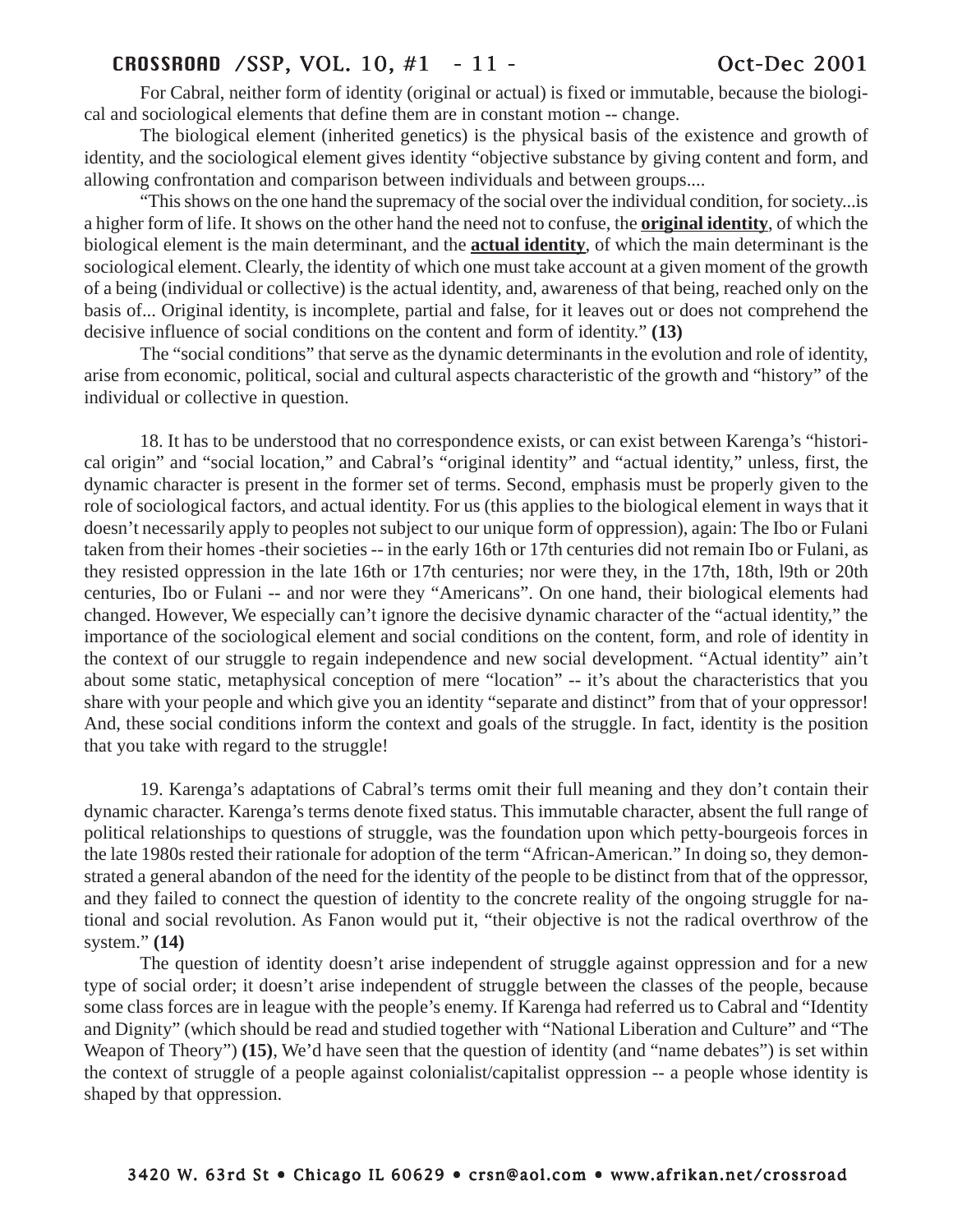# CROSSROAD /SSP, VOL. 10, #1 - 12 - Oct-Dec 2001

20. Cabral's "Identity and Dignity" was set within the context of struggle -- one in which the mass of the people had maintained an identity distinct from that of their oppressor, because the people had never stopped resisting oppression, in all forms, and the basic elements of their culture and social structure had remained intact.

It was within this context that the question of identity arose**, with particular reference to the problems of a "return to the source" of that identity, by individuals from the petty-bourgeois class**, "culturally uprooted, alienated or more or less assimilated."

These petty-bourgeois individuals have allied themselves with the oppressor and sought to serve the interests of the oppressive state, as well as their own class interests: "...they live both materially and spiritually according to the foreign colonial structure. They seek to identify themselves with this culture both in their social behaviors and even in their appreciation of its values." **(16)**

The petty-bourgeoisie "assimilates the colonizer's mentality, considers itself culturally superior to its own people and ignores or looks down upon their cultural values. This situation, characteristic of the majority of colonized intellectuals, is consolidated by increases in the social privileges of...the group, with direct implications for the behavior of individuals in this group in relation to the liberation movement." **(17)**

However, they can't get past the barriers -- the "racial discrimination" -- thrown up by the system, or escape their role as a marginalized class. They begin to suffer a "frustration complex" which causes them to question their status, and to begin to struggle to regain identification with the mass of the people - to regain an identity distinct from that of the oppressor:

The "return to the source" is therefore not a voluntary step, but the only possible reply to the demand of concrete need, historically determined, and enforced by the inescapable contradiction between the colonized society and the colonial power, the mass of the people exploited and the foreign exploitative class, a contradiction in the light of which each social stratum or indigenous class must define its position. **(18)**

Whether, and to what extent the "reconversion of minds" is genuine and effective is determined through practice and the choices made by individuals re: the goals and methods of daily struggle, i.e., the degree to which they oppose capitalism and pursue socialism in union with the masses, because the masses don't merely oppose the oppressive "culture," they oppose colonial domination as a whole.

Cabral's terms are thus seen as the necessary basis to define the characteristics of identity: the political, economic, social and cultural aspects which qualitatively distinguish the oppressed people from the colonial state. They illuminate the role of material forces and social practice in the shape and function of identity.

It is **the struggle** which "reflects the awareness or grasp of a complete identity," a grasp which is strengthened by the development of political awareness. **(20)**

The options before the petty-bourgeois individuals are more or less universal, and the masses have a need to maintain a vigilance over the class, because the petty-bourgeoisie has a tendency to assert the identity of the masses while pursuing their own class interests. **(21)**

21. As We move to "define our positions," We move beyond the frame of reference established by liberal and most so-called "left" interpretations of colonialist hegemony. That is, "assimilation" is in the interests of the colonizer; having the people believe that they are some sort of unequally treated "Americans" is in the interests of the colonizer; having the people define the nature of the problem as a struggle against mere "racism" is in the interests of the colonizer. '"Assimilation" inside these borders really means acceptance of capitalist hegemony. To define the nature of the fundamental contradiction between our people and the U.S. as one against mere "racism" obscures the role of "racism" as a creation and tool of capitalism, and We end up struggling against "racism" but not against capitalism, and therefore, not struggling for real freedom.

3420 W. 63rd St • Chicago IL 60629 • crsn@aol.com • www.afrikan.net/crossroad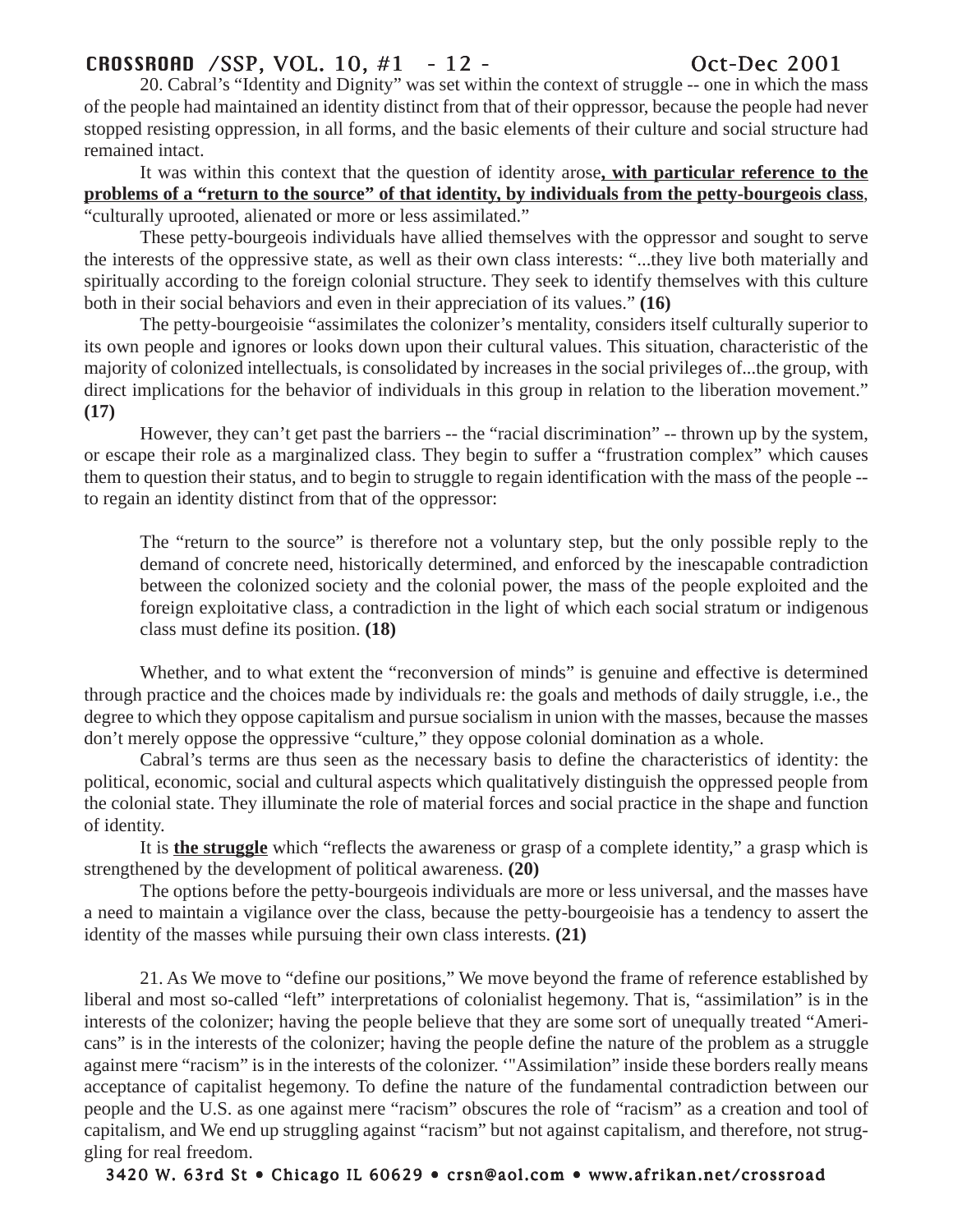A reconversion of minds -- of mental set-- is thus indispensable to the true integration of people into the liberation movement [which is] completed only during the course of the struggle, through daily contact with the popular masses in the communion of sacrifice required by the struggle. **(22)**

The greater the effectiveness of colonialism's policy of assimilation (in our case more effective since 1968 and the post-neocolonialist phase), and the more effective colonialism is in suppressing all forms of revolutionary resistance, the greater the need for **the whole people** to re-define their position, re-assert an identity, pursue the development of a revolutionary culture, and generally undergo a "reconversion of minds."

## **\*\*\*\*\*\*\*\*\*\*\*\*\*\*\*\*\*\*\*\*\*\*\*\*\*\*\*\*\*\***

22. The late 1980s thrust by the bourgeois forces for the term "African-American" was consolidated at a press conference held in Chicago in December of 1988. Called by Ramona Edelin and Jesse Jackson, it was attended by a number of academics, writers, activists, and business people.

Jesse Jackson, acting as spokesperson, articulated the explicit rationale for the Call -- a rationale that echoed Karenga:

We are fundamentally an African people, with the blood of two continents flowing through our bodies, thus giving us a sense of obligation and participation in the world community. **(23)**

It was somewhat revealing, and not coincidental, that Jackson made the above statement while in Zambia in February of 1989--manifesting the implicit rationale of the Call, and effectively serving as ambassador for the petty-bourgeoisie and U.S. interests in the penetration of African markets.

Also echoing Karenga, the rationale and interests were articulated somewhat differently by John Jacobs, of the Urban League: "All other ethnic groups in America connect their heritage to their mother country and where they are now." Jacobs further asserted that the proposed term "reflects the duality of all Americans -- their ethnic or religious identity, and their status as Americans. Only Blacks are identified by a term that is purely descriptive of a physical characteristic -- color. Our priorities have to reflect the drive for parity in all aspects of life...."

23. Here is that one-sided "biological element," now framed as an "ethnic pluralist" rationale for an assimilationist objective, which guarantees that thought and practice remain within the so-called "mainstream" of American ideology and politics, masking the real nature of the colonial phenomenon. It's a narrow "culturalist," bourgeois nationalist line, placing their class interests above and opposite to the line of the masses, which is based on the historic necessity to ground a distinct nationality through a social revolutionary process. The line of the masses **refutes** American ideology and politics, with all underlying assumptions and values; it seeks to establish a new politics and a new culture.

24. We should also note that when "black" is argued as 'purely descriptive of a physical characteristic,' as Jacob does, this, too, is incomplete, partial and false. It contains a bit of truth, and no doubt helps some imagine a sound basis for adoption of the new term (e.g., in February of 1989, it was claimed that the people supported adoption of the new term by "consensus.") Yet, a 1991 poll taken by the Joint Center for Political and Economic Studies, indicated that 72 percent of the people preferred to be called "Black," while 15 percent preferred the term "African-American."

For a majority of the people, "black" is not a term that's "purely descriptive of a color" -- it's a term that they use to signify a politics, an ideology, **a consciousness** of distinct nationality -- a nationality that the assimilationist framework suppresses and obscures. However, when Prof. Michael Dawson and others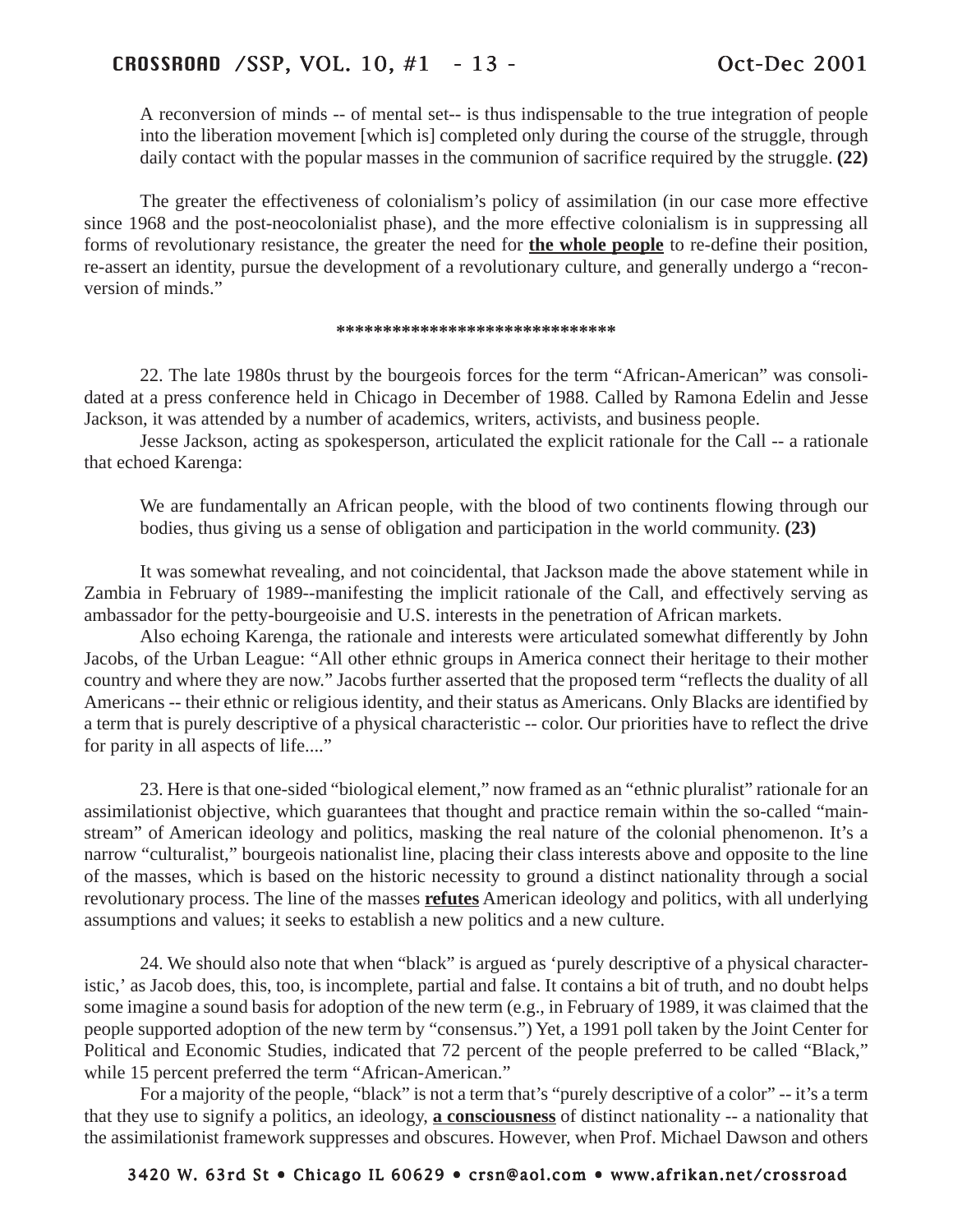# CROSSROAD /SSP, VOL. 10, #1 - 14 - Oct-Dec 2001

conducted the National Black Political Study (1993-1994), they found that half of the people surveyed characterized our status as "a nation within a nation," and that 14 percent (app. 4,200,000) wanted an independent "black" state.

25. The last "name debate," under the leadership of New Afrikan petty-bourgeois forces, placed form over content by concentrating the effort upon **what** We should be called -- and resting this on a narrow, one-sided premise -- rather than upon **why We have a continuing need to assert and re-assert an identity that satisfies our material and psychological needs -- as a people**.

Identity designates one's position with regard to the fundamental problems confronting the whole people, i.e., colonialism and capitalism. Our search for a collective identity is part of the process of our struggle to regain our freedom, and to build a socio-economic order that places people over profits.

— End of Part Two –

 $(0.9.9 - 2 - 15 - 01)$ 

# **NOTES**

- **1.** The Ideological Origins of Black Nationalism, Sterling Stuckey, Beacon Press, 1971,p.19.
- **2.** CROSSROAD, Vol. 9, No. 2, pps. 3-6.
- **3.** The Weapon of Theory," Amilcar Cabral, in Revolution In Guinea: Selected Texts, Monthly Review Press, 1970, pps. 102-103.
- **4.** My notes, taken from radio broadcast of speech.
- **5.** The Wretched of the Earth, Frantz Fanon, Grove Press, First Evergreen Edition, 1966 [1963] p. 203.
- **6.** Ibid., p.30
- **7**. Ibid., p.197.
- **8.** The Conservation of Races, W.E.B. DuBois; quoted in Black Exodus: Black Nationalist and Back to Africa Movements, 1890-1910, Edwin S. Redkey, Yale U. Press, 1969, p.10.
- **9.** Wretched, p.30.
- **10.**Ibid. p. 107.
- **11.**Ibid., p. 61.
- **12.**"Identity and Dignity," p. 65.
- **13.**Ibid., p.65.
- **14.**Wretched, p. 47.
- **15.**"Identity and Dignity in the Context of the National Liberation Struggle," and "Na-

tional Liberation and Culture," in Return To The Source: Selected Speeches of Amilcar Cabral, African Information Service, Monthly Review Press, 1973.

- **16**. Identity and Dignity, p.61
- **17.** National Liberation and Culture, p.45
- **18.** Identity and Dignity, p.63
- **19.** National Liberation and Culture, p.45
- **20.** Identity and Dignity, p.69
- **21**. National Liberation and Culture, p.46-47; Identity and Dignity, p.68
- **22**. National Liberation and Culture, p.45
- **23.**"'African-American'": What's In A Name? More Than Meets The Eye," Herb Boyd, The Guardian, 2-22-89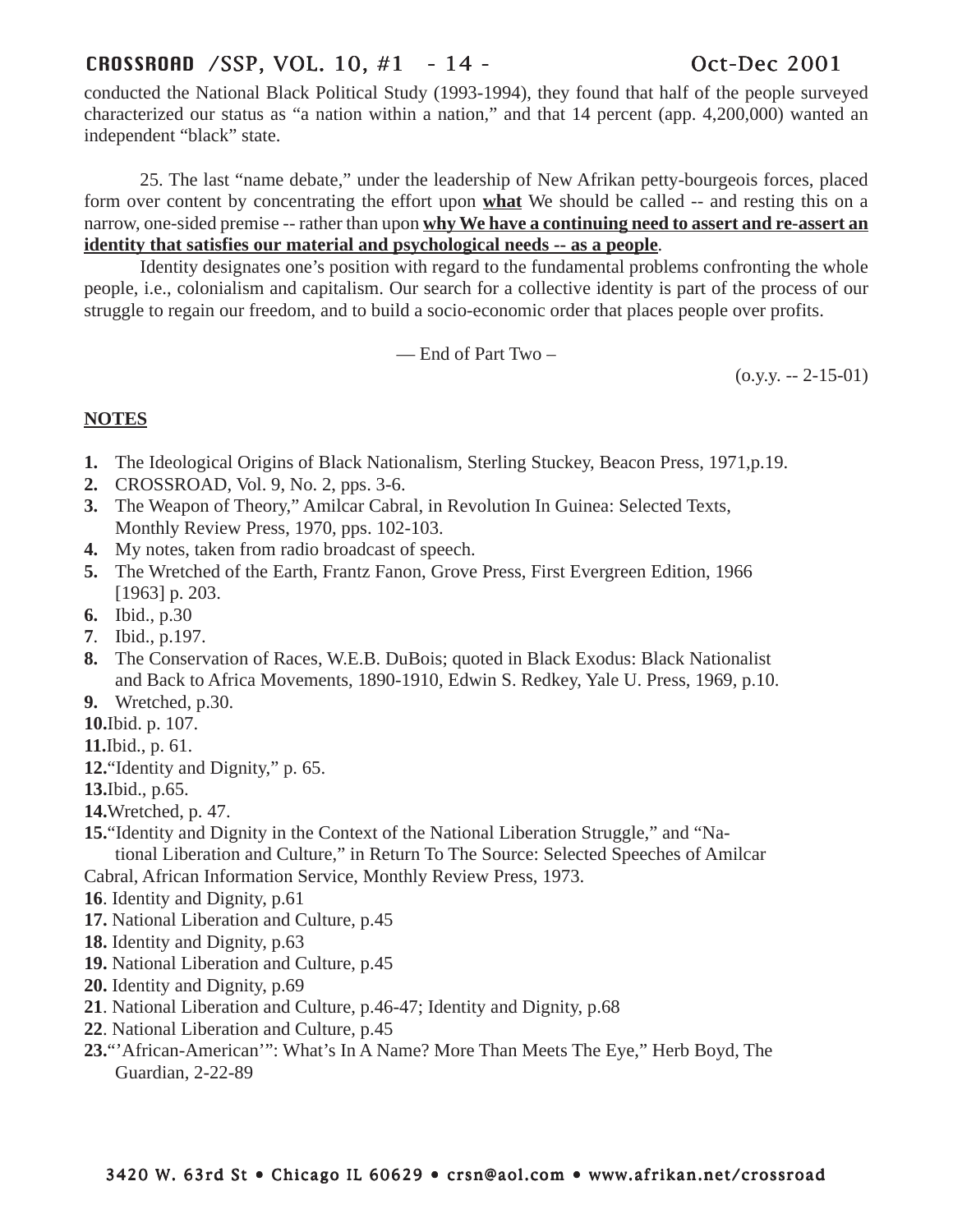The

# **New Afrikan Creed**

- 1. i believe in the spirituality, humanity and genius of Black people, and in our new pursuit of these values.
- 2. i believe in the family and the community, and in the community as a family, and i will work to make this concept live.
- 3. i believe in the community as more important than the individual.
- 4. i believe in constant struggle for freedom, to end oppression and build a better world. i believe in collective struggle; in fashioning victory in concert with my brothers and sisters.
- 5. i believe that the fundamental reason our oppression continues is that We, as a people, lack the power to control our lives.
- 6. i believe that fundamental way to gain that power, and end oppression, is to build a sovereign Black nation.
- 7. i believe that all the land in America, upon which We have lived for a long time, which We have worked and built upon, and which We have fought to stay on, is land that belongs to us as a people.
- 8. i believe in the Malcolm X Doctrine: that We must organize upon this land, and hold a plebiscite, to tell the world by a vote that We are free and our land independent, and that, after the vote, We must stand ready to defend ourselves, establishing the nation beyond contradiction.
- 9. Therefore, i pledge to struggle without cease, until We have won sovereignty. i pledge to struggle without fail until We have built a better condition than the world has yet known.
- 10. i will give my life, if that is necessary; i will give my time, my mind, my strength, and my wealth because this **IS** necessary.
- 11. i will follow my chosen leaders and help them.
- 12. i will love my brothers and sisters as myself.
- 13. i will steal nothing from a brother or sister, cheat no brother or sister, misuse no brother or sister, inform on no brother or sister, and spread no gossip.
- 14. i will keep myself clean in body, dress and speech, knowing that i am a light set on a hill, a true representative of what We are building.
- 15. i will be patient and uplifting with the deaf, dumb and blind, and i will seek by word and deed to heal the Black family, to bring into the Movement and into the Community mothers and fathers, brothers and sisters left by the wayside.

**Now**, freely and of my own will, i pledge this **Creed**, for the sake of freedom for my people and a better world, on pain of disgrace and banishment if i prove false. For, i am no longer deaf, dumb or blind. i am, by inspiration of the ancestors and grace of the Creator — a **New Afrikan.**